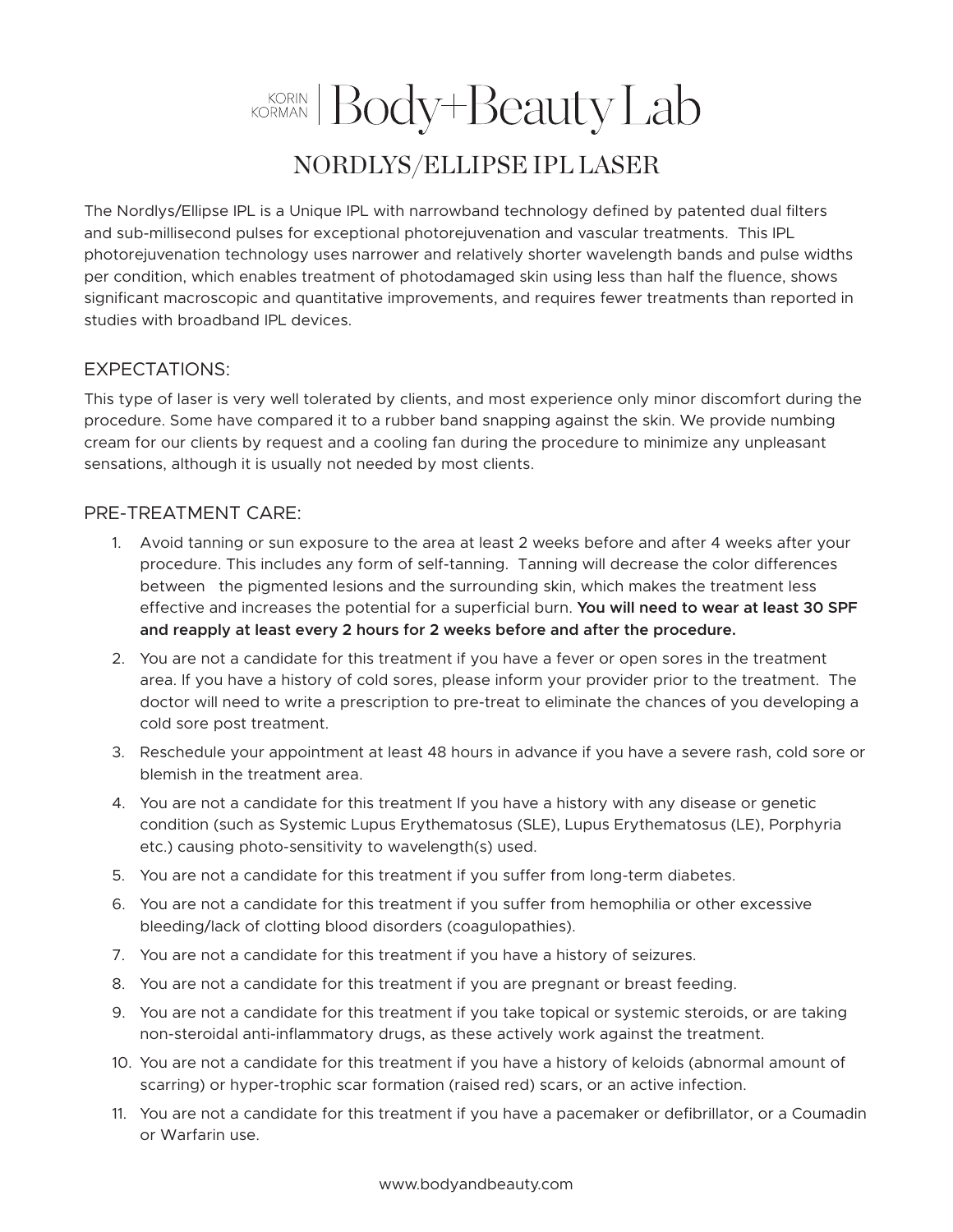- 12. You are not a candidate for this treatment if you have melasma and hidden melasma.
- 13. You are not a candidate for this treatment if you have a tattoo or permanent makeup in or near the area you wish treated. These areas must not be treated, as the pigment absorbs part of the light energy and this can lead to a skin burn.
- 14. You are not a candidate for this treatment if you have taken Accutane within the last 6 months.
- 15. You are not a candidate for this treatment if you have received gold injections where there has been some leakage or spillage into the epidermis in the target area. This presents as an area of dark (grey) tissue, which will absorb the light energy.
- 16. If you have any type of implant in the treatment area, notify the service provider as this area should be treated with care. Modern silicone implants produce little risk, but metal implants such as plates or screws used on broken bones can be heated and expand, causing significant discomfort.
- 17. Discontinue any photosensitizing medications (such as Tetracycline, Doxycycline, St. John's Wort) at least 1 month prior to the procedure.
- 18. If you have a history of Herpes Simplex, be sure to let your medical aesthetician know in order to prescribe pre-treatment as the light may trigger a flare-up.
- 19. Discontinue all exfoliating, active anti-aging products, acne products, Hydroxy Acids, Retinols, Tretinoin, Vitamin A compounds, harsh scrubs or exfoliating products and Hydroquinone, at least 7 days prior to the procedure.
- 20. Discontinue the use of Efudez, Carac, Solaraze, Aldara or Picato at least 4 weeks prior to your treatment.
- 21. You may continue to take Aspirin as a blood thinner but be aware you may experience more bruising and swelling.
- 22. You should wait at least 4 weeks after Botox<sup>®</sup>/Zeomin<sup>®</sup>/Dysport<sup>®</sup> injections and should not have any filler in the treatment area (at least 9 months after filler injection), as those areas containing fillers or fat injections may be affected by heart from the light source.
- 23. To obtain maximum results clients should avoid smoking in the 4 hours prior to the treatment, as nicotine constricts the target vessel.
- 24. Consider taking Arnica tablets 1 week prior to treatment to prevent bruising (Usage: Dispense 5 pellets under your tongue 3 times per day).
- 25. Arrive at least 20 minutes prior to your scheduled procedure, so that we may apply a topical numbing cream if you desire.
- 26. Please arrive for your treatment with clean and shaved skin. Please shave the area one day before your scheduled treatment (unless instructed otherwise by your provider). For male clients, you may experience hair loss if you opt for a treatment where your beard exists.

## POST-TREATMENT CARE:

- 1. Immediately after your procedure, you will look and feel as though you have a mild sunburn. Your skin may be red and blotchy. This is normal and will subside after 1-3 days, and usually does not involve any social downtime. You may also experience swelling post treatment which could last 3-5 days.
- 2. Within the first 24 hours if you experience any discomfort, you may take Tylenol, Motrin or Aleve as directed.